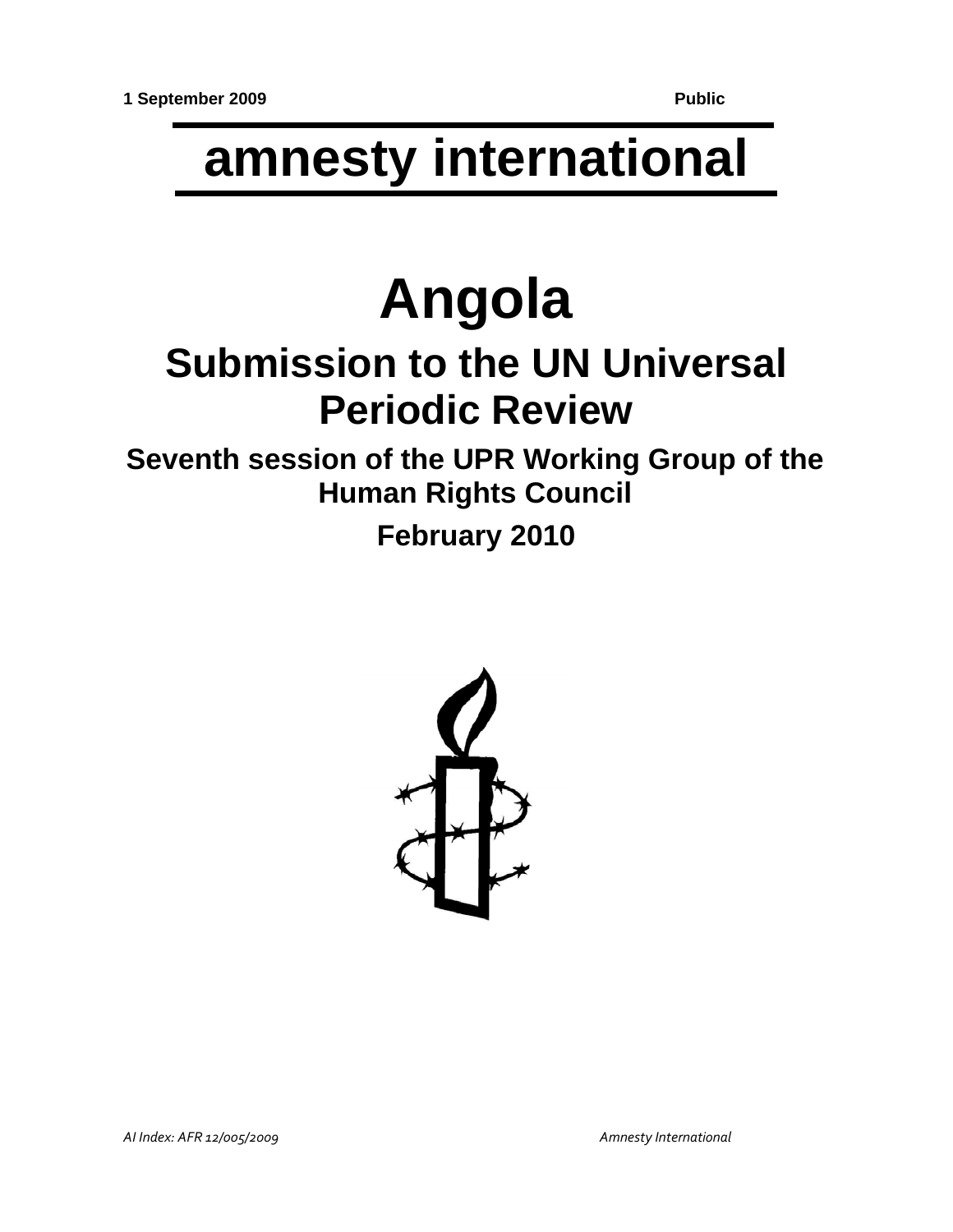#### **Executive summary**

In this submission, Amnesty International provides information under sections B, C and D as stipulated in the *General Guidelines for the Preparation of Information under the Universal Periodic Review:*<sup>1</sup>

- Under section B, Amnesty International raises concern over shortcomings of national legislation with regards to forced evictions and policing standards.
- Section C highlights Amnesty International's concerns about human rights violations, specifically forced evictions, intimidation and harassment of human rights defenders, attacks on freedom of the press, suppression of freedom of expression and association, particularly in the province of Cabinda, as well as human rights violations by the police including arbitrary detention, torture and other ill-treatment, death in detention and extrajudicial executions.
- In section D, Amnesty International makes a number of recommendations for action by the government in each of the areas of concern.

<sup>&</sup>lt;sup>1</sup> Contained in Human Rights Council Decision 6/102, Follow-up to Human Rights Council resolution 5/1, section I adopted 27 September 2007.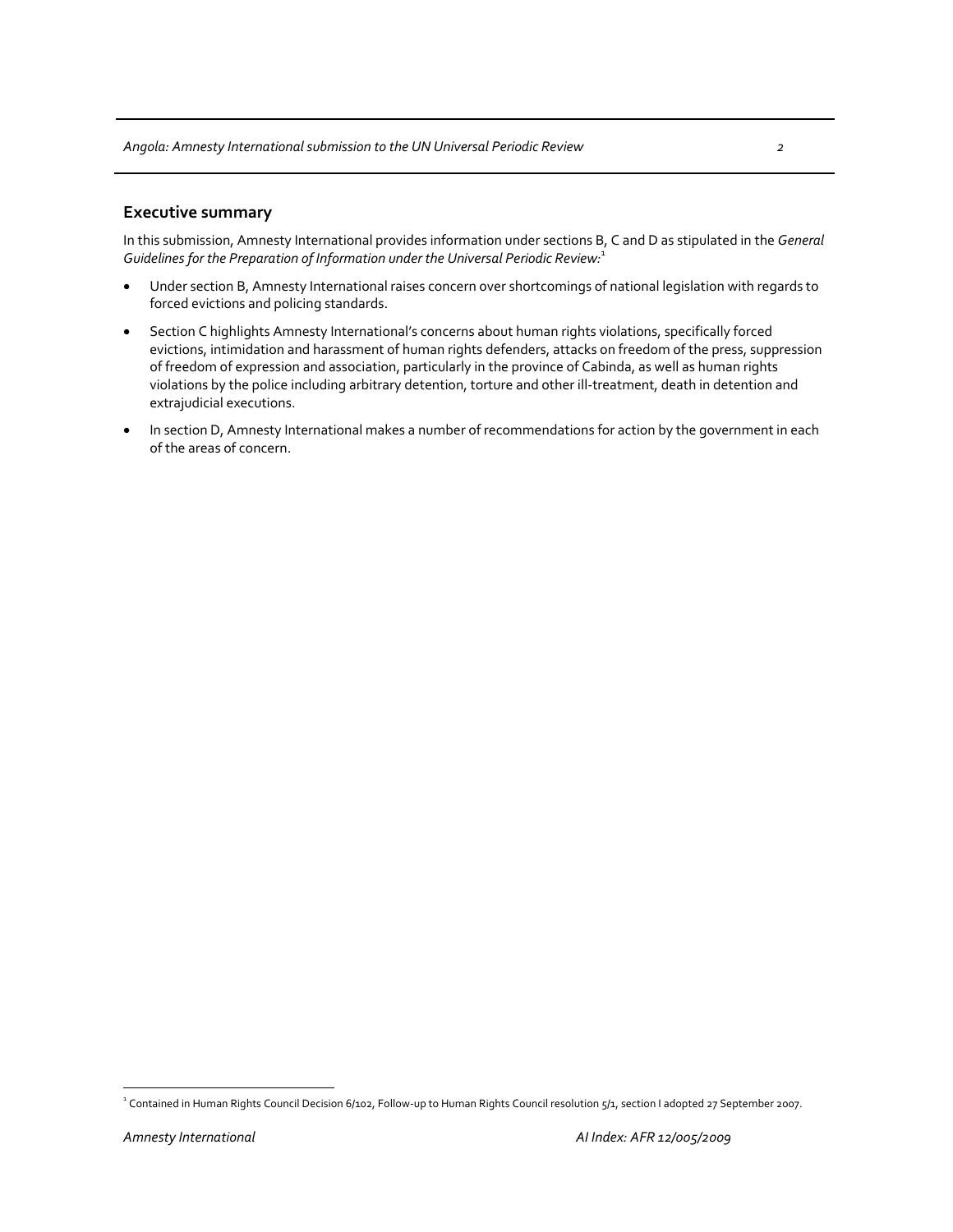### **Angola**

### **Amnesty International submission to the UN Universal Periodic Review**

Seventh session of the UPR Working Group, February 2010

#### **B. Normative and institutional framework of the State**

Angola has ratified a number of international human rights treaties and its Constitution of 1992, which is currently under revision, guarantees 'fundamental human rights and freedoms'. All laws in the country are subordinate to the Constitution and must uphold the principles contained in it. Furthermore, the Constitution provides that the provisions of treaties ratified by the state should be applied by the courts even when not invoked by the parties to the dispute. However, in practice the courts only refer to national laws and the authorities have failed to enact the provisions of international treaties ratified by the State into national law.

The failure to enact provisions of international human rights law into national law has led to a situation where the national normative and institutional framework contributes to the violation of human rights in the country. An example of this is in the area of forced evictions. Angola is party to the International Covenant on Economic, Social and Cultural Rights. However, it has not enacted legislation which protects the right to adequate housing and in particular the right not to be forcibly evicted. The Constitution also does not enshrine this right. Despite Angola's undertaking to take appropriate legislative steps to advance security of tenure,<sup>2</sup> national laws enacted in 2004 do not provide such guarantees; in fact these laws diminish the level of protection from forced evictions which existed prior to their enactment.<sup>3</sup> Under the Civil Code, rights over land could be acquired through long-term occupation;<sup>4</sup> however, the new Land Law makes it illegal to acquire land in this manner. Those who occupy land without title stand to be evicted if they fail, within three years of the publication of the relevant regulations, to apply for right to occupy the land.<sup>5</sup> Furthermore, these laws do not specifically provide for protection from eviction while the application is pending.

In addition, some provisions within the normative framework of the State, particularly those relating to the police, are contrary to international human rights law and standards. For example, the Disciplinary Regulations of the Angolan National Police require complete obedience to orders. According to the Regulations, if the subordinate considers that obedience could result in some form of injury, the officer can mention this to their superior in private. If the superior officer insists, the subordinate must carry out the action, but may request a copy of the order in writing. Amnesty International is concerned that this provision is contrary to the provisions of international human rights law and standards which state that police officers should not carry out unlawful orders.<sup>6</sup> The Regulations further state that the use of weapons by police is permitted when absolutely necessary in order to repel aggression or attempted aggression against oneself or one's place of work or […] whenever requested by superiors in order to maintain public order or carry out arrests. Ill‐treatment, insults or violence against detainees are permissible in the case of resistance,

<sup>3</sup> The Land Law and Law of Territorial and Urban Management (*Lei dɑ Terrɑ* and *Lei de Ordenɑmento do Território e do Urbɑnismo* respectively)<br><sup>4</sup> Article 1528 of the Angolan Civil Code<br><sup>5</sup> Article 84 *Lei dɑ Terrɑ de An* 

 $^2$  In line with the Istanbul Declaration on Human Settlements and the Habitat Agenda of 1996.

<sup>&</sup>lt;sup>6</sup> Article 2 of the UN Convention against Torture and other Cruel, Inhuman or Degrading Treatment or Punishment; Article 5 and 8 of the UN Code of Conduct for Law Enforcement Officials, principle 26 of the Basic Principles on the Use of Force and Firearm for Law Enforcement Officials, and Article 3 of the Principles on Effective Prevention and Investigation of Extra‐legal, Arbitrary and Summary Executions.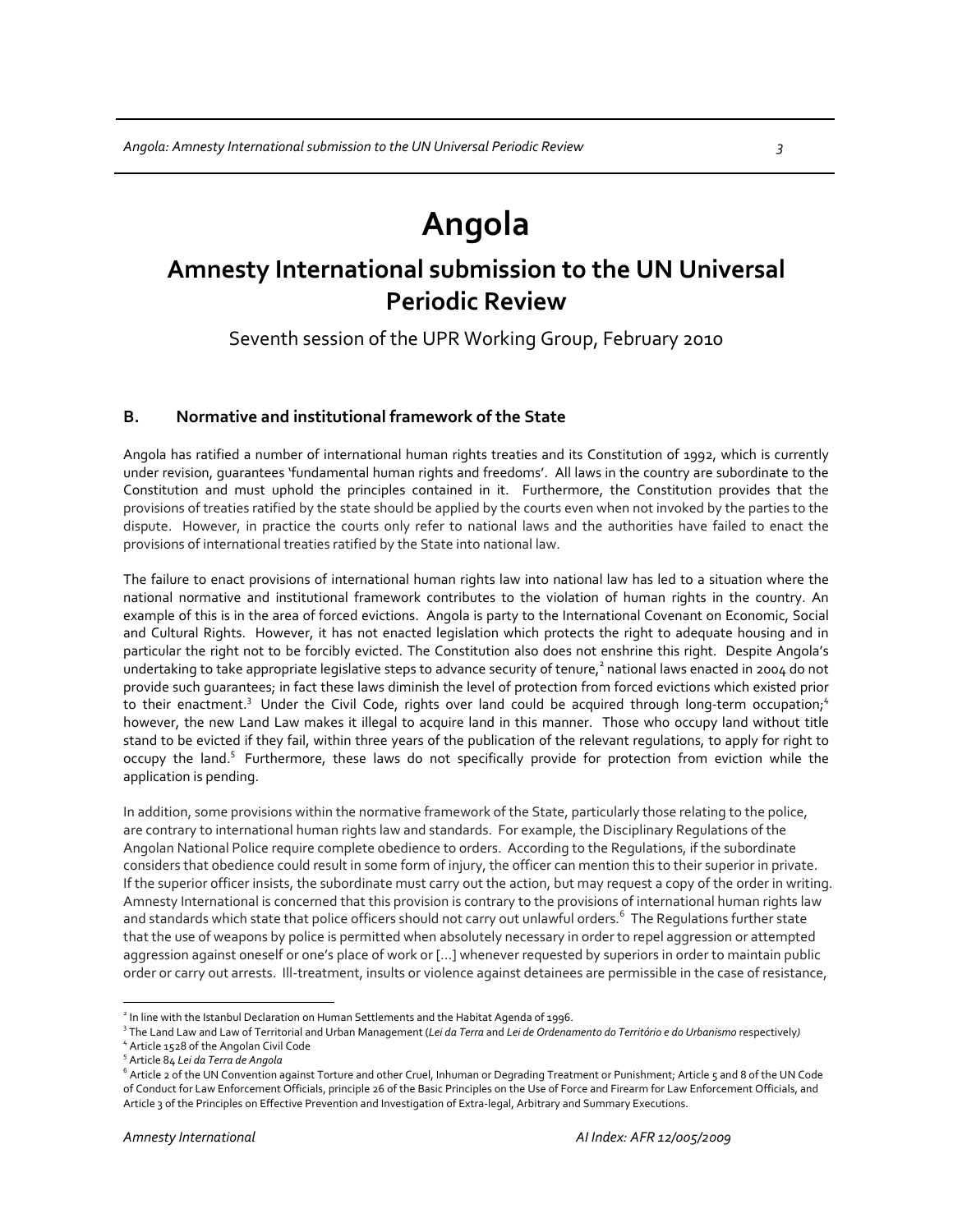flight or attempted flight. These provisions are in serious breach of international human rights standards, which require that the use of force be exceptional and proportional, with firearms being used only to protect life.<sup>7</sup> They contribute to cases of excessive use of force, torture and ill-treatment, deaths in custody and extrajudicial executions. The situation is exacerbated by the fact that although the Constitution contains a prohibition against torture and illtreatment, this prohibition has not been enacted into national law. Angola has not yet ratified the Convention against Torture, though it has undertaken to do so. $^8\,$ 

#### **C. Promotion and protection of human rights on the ground**

#### **Introduction**

Despite Angola's voluntary pledge to protect and promote human rights at the national level, made in the context of its election to the UN Human Rights Council in 2007, human rights continue to be violated in the country.<sup>9</sup> The authorities have not only failed to prevent third parties from carrying out forced evictions, but have also ordered such evictions to be carried out. Police have participated in these forced evictions sometimes using excessive force and firearms against those resisting evictions, human rights defenders and, on some occasions, journalists covering the evictions. Police have also committed other human rights violations, including arbitrary arrests and detentions; torture and ill-treatment; deaths in custody and extrajudicial executions. The situation is exacerbated by the lack of effective accountability mechanisms within the police and the near impunity enjoyed by the police. Human rights defenders have been subjected to harassment with threats being made to the continued existence of their organizations. One human rights organization has been banned and the United Nations Office for Human Rights was closed. Cases of suppression of freedom of expression and association have occurred, particularly in the province of Cabinda and at least one journalist remains in prison after an unfair trial.

#### **Forced evictions**

Since 2001, over 10,000 families have been forcibly evicted from various neighbourhoods in the capital of Luanda.<sup>10</sup> These evictions were typically carried out without prior notification or consultation, without due process and often with recourse to excessive use of force. In all the cases police assisted or protected soldiers, municipal officials and private security guards carrying out the evictions.

Since the end of the war in 2002, reconstruction efforts have created new roads, hospitals, and other sorely needed infrastructure, but these projects have had a heavy human cost. Forced evictions to make way for such developments have targeted the poorest neighbourhoods and affected families that are among the least able to assert their rights and seek recourse from the justice system. Only a few families have been compensated for their losses. Some were re-housed about 30-40 kilometres from the city; however, the vast majority have been left to fend for themselves. Many have been the victims of repeated forced evictions and hundreds of families remain without shelter, living in the ruins of their former homes.

Between early 2006 and June 2009 there were fewer forced evictions and on a smaller scale than in the preceding five years. Thousands of families remained at risk and there were reports that small‐scale forced evictions had spread to other provinces in the country. However, in July 2009, over 3,000 families (an estimated 15,000 people) were forcibly evicted from the neighbourhoods of Baghdad and Iraque in Luanda. These evictions were on a larger scale than had occurred previously. Government officials in this case, as in the other cases, justified their actions by stating that

<sup>9</sup> Angola's voluntary pledges to promote human rights contained in its Annex to the letter dated 3 May 2007, supra<br><sup>10</sup> See also Amnesty International reports: *Angolα: Mass Forced Evictions in Luanda – a call for a human* 

 $\overline{a}$ Article 3 of the UN Code of Conduct for Law Enforcement Officials

 $^8$  Angola pledged to ratify the Convention against Torture in the context of its election to the UN Human Rights Council in 2007. See Angola's Annex to the letter dated 3 May 2007 from the Permanent Representative of Angola to the United Nations addressed to the President of the<br>General Assembly (http://daccessdds.un.org/doc/UNDOC/GEN/N07/331/59/PDF/N0733159.pdf?

<sup>12/007/2003),</sup> Angola: Lives in ruins -- forced evictions continue (AFR 12/001/2007); Angola: Journalists Arrested during Forced Evictions (AFR 12/011/2007) and Angola: Amnesty International's Briefing to the United Nations Committee on Economic, Social and Cultural Rights, 41<sup>5T</sup> Session, *November 2008*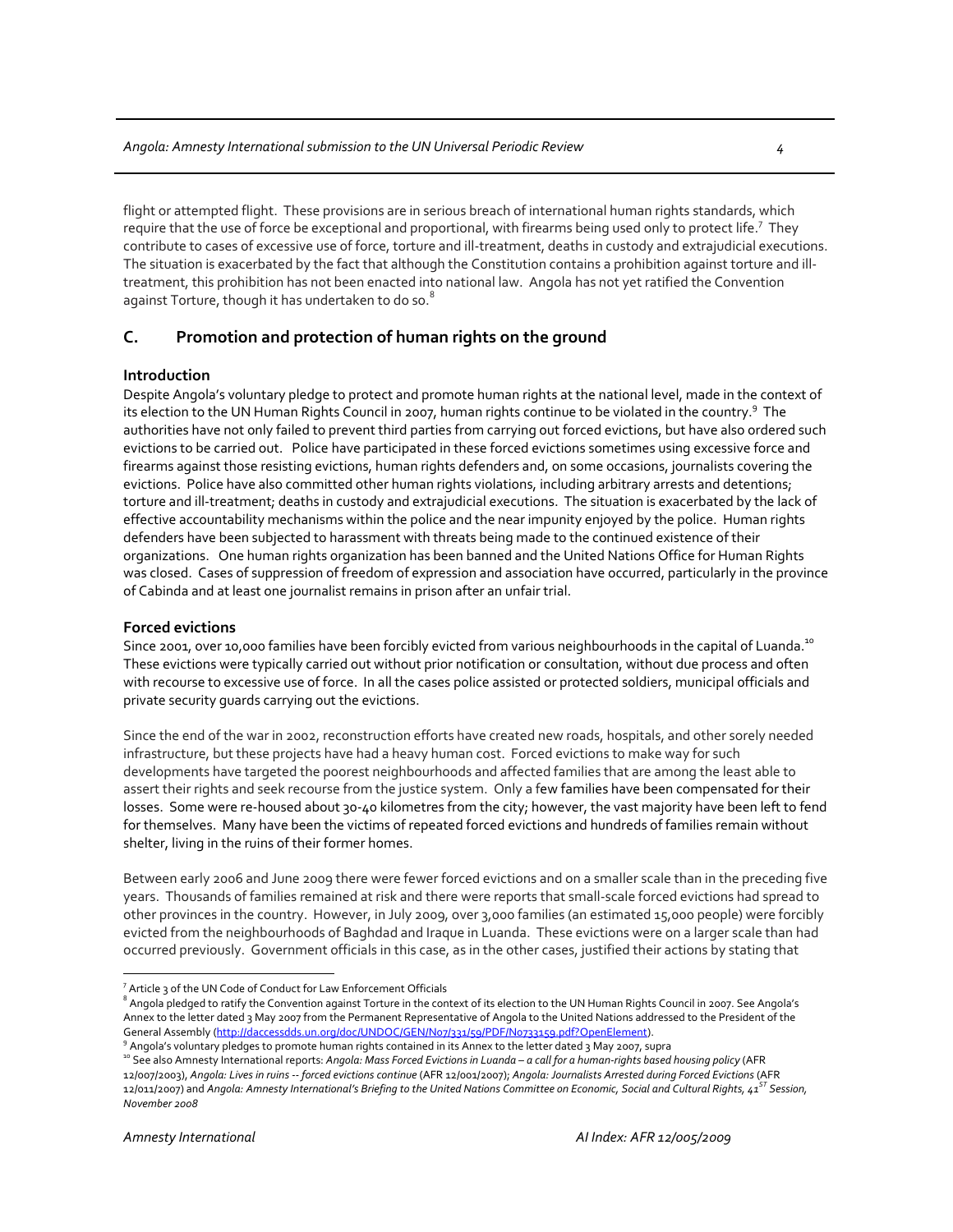those forcibly evicted had illegally occupied the land and built their homes on land earmarked by the government for development. However, some claimed that they had legal title to the land.

#### **Harassment and intimidation of human rights defenders**

Since 2006, human rights defenders in Angola have worked under increasing tension and the space to carry out their work appears to be closing.<sup>11</sup> On 20 July 2006, the authorities banned Mpalabanda *(Associação Cívica de Cabinda)*, a human rights organization operating in the province of Cabinda, alleging that it incited hatred and violence. Mpalabanda was the only human rights organization operating in Cabinda at the time and was involved in documenting human rights violations committed by both the government and members of the opposition group, the *Front for the Liberation of the Cabindan Enclave* (FLEC). The banning of Mpalabanda was followed by the arrest and detention of journalist and human rights defender Raul Danda on 29 September 2006. He was arrested at Cabinda City airport on suspicion of being in possession of documents calling for secession of Cabinda province and containing words considered injurious to the President. Raul Danda was held without charge for well over the 48 hours allowed by national law before being charged with instigating, inciting and condoning crimes against the security of the state. He was then transferred to the Civil Prison (*Cadeia Civil*) in Cabinda, from where he was released on 27 October 2006 pending a trial. The trial, however, never took place as he was given an amnesty in 2007 as part of the peace process in Cabinda province. Amnesty international believes nonetheless that Raul Danda was arrested solely for the peaceful exercise of his right to freedom of expression and his membership of the banned human rights organization, Mpalabanda.

Despite Angola's pledge to promote and protect human rights, as part of its candidature for the Human Rights Council in 2007, the situation for human rights defenders has not improved. In April 2007, the Director General of the Technical Unit for the Coordination of Humanitarian Assistance (UTCAH) [*Unidade Técnica para a Coordenação dos Assuntos Humanitários*] accused four prominent NGOs ‐‐ the Association for Justice Peace and Democracy (AJPD), Open Society Foundation, Mãos Livres and SOS‐Habitat ‐‐ of using human rights to justify their activities while inciting people to violence, and threatened to ban them. He reiterated these threats in May 2007.

In May 2008, the authorities closed down the United Nations Office for Human Rights in Angola despite having pledged a year earlier to work more closely with this Office.<sup>12</sup> The authorities justified their actions by stating that the Office was not part of the Office of the High Commissioner for Human Rights (OHCHR), but of the UN Observer Mission in Angola (MONUA) and had been allowed to remain in the country at the end of the peace‐keeping mission in 2002. Despite its lack of legal status as OHCHR in Angola, it had been recognised as such including by the authorities who referred to it as "the Office of the United Nations High Commissioner on Human Rights in Angola" when they pledged to work more closely with it.

In September 2008, legal proceedings began in the Constitutional Court to close down the Association for Justice Peace and Democracy (AJPD). The authorities alleged that AJPD's founding documents included provisions that were contrary to national law. The organization had existed since 2000 and had received public recognition from the authorities as a legitimate association. AJPD had been providing human rights training to the police and had organised human rights seminars in which government authorities had participated in their official capacity. In March 2009, the Constitutional Court decided it was not competent to hear the case and sent it to the Supreme Court for adjudication. Although AJPD continues to operate, the threat against its existence and that of other human rights organizations in the country continues.

<sup>11</sup> For further information see the following Amnesty International documents: *Angola: Human rights organization banned* (AFR 12/006/2006); Angola: Arbitrary arrest/possible prisoner of conscience (AFR 12/008/2006), 4 October 2006; Angola: Further Information on UA 267/06 (AFR 12/008/2006) 4 October 2006, Arbitrary Arrest/Possible Prisoner of Conscience, 31 October 2006; Angola: Open letter to EU regarding situation of *human rights defenders in Angola* (AFR 12/009/2007); *Angola: Intimidation* (AFR 12/007/2008), 5 September 2008 ; and *Angola: Stop the Continued*

<sup>&</sup>lt;sup>12</sup> Pledge number 5 under the sub-heading, 'To promote and protect human rights at the national level".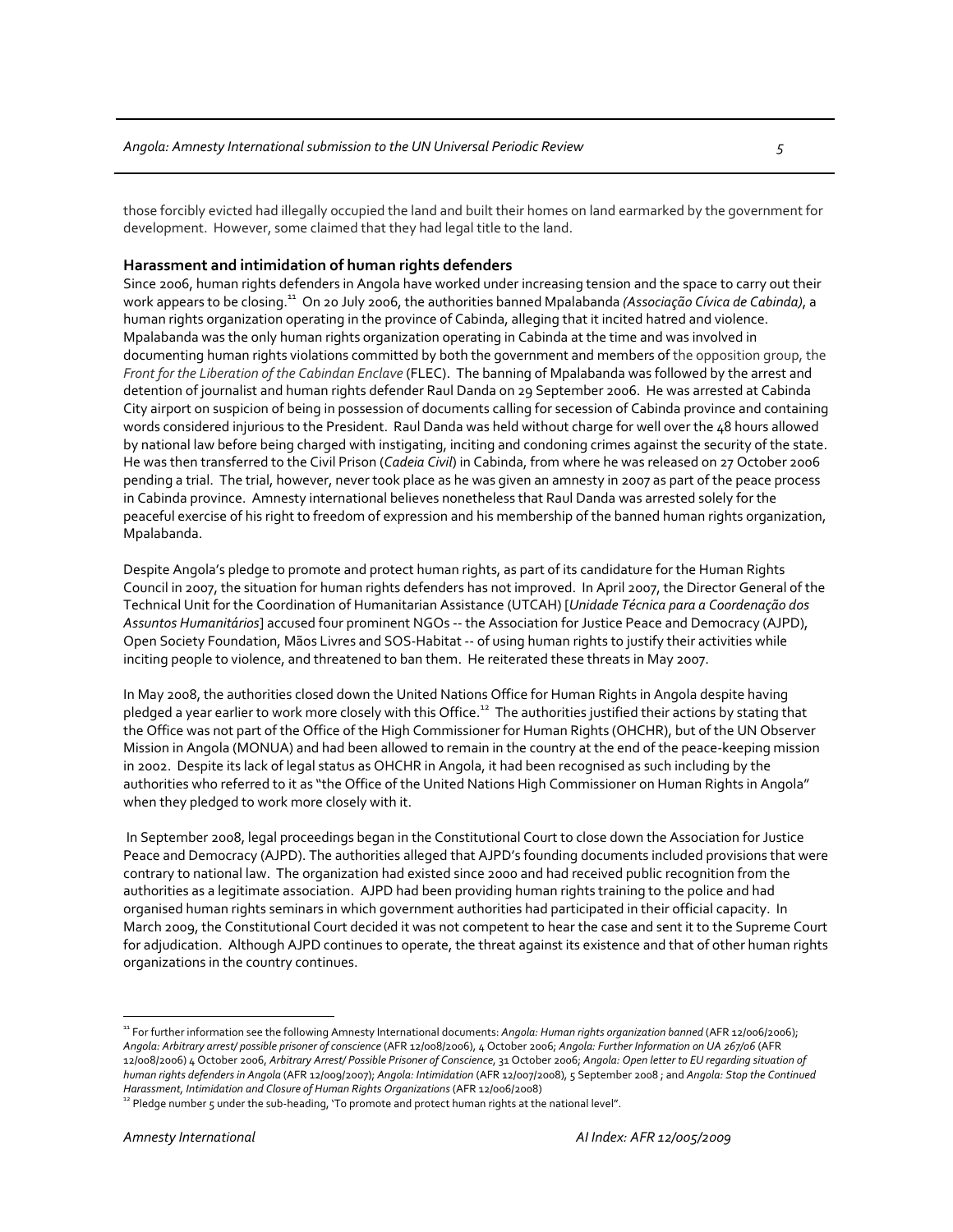#### **Violation of freedom of expression – defamation cases against journalists**

Journalists in the country, especially those based in Luanda, have faced harassment and in some cases been imprisoned as a result of defamation cases brought against them by government officials. In October 2007, the Provincial Court of Luanda sentenced Felisberto da Graça Campos, director of the weekly newspaper, *Semanário Angolense*, to eight months' imprisonment for defamation and injury to a former Minister of Justice (now the Justice Ombudsman). In July 2009, the Director of the newspaper, *A Capital*, was reportedly called in for questioning by the Criminal Police on suspicion of having committed the crimes of abusing the media and attacking the honour and dignity of the head of state. These accusations were based on a complaint by the Public Prosecutors Office against the Director regarding an article that appeared in the paper criticising the President of Angola. No decision had been made regarding this case at the time of writing.

#### **Suppression of the rights to freedom of expression and association in Cabinda Province**

The suppression of freedom of expression and association has been most acutely evident in the province of Cabinda.13 In February 2005, a new Bishop for Cabinda was appointed from outside the province. This provoked violent protests from many who disapproved of the appointment of a bishop from outside the province. In August 2006, the government and the Cabindan Forum for Dialogue (*Forum Cabindés para o Diálogo*, FCD) signed a Memorandum of Understanding for Peace and Reconciliation in Cabinda to end the armed conflict in the province. However, the armed forces of the Front for the Liberation of the Cabinda Enclave (*Frente de Libertação do Enclave de Cabinda – Forcas Armadas*, FLEC‐FAC), the non‐governmental group Mpalabanda and some members of the Catholic Church rejected the agreement on the grounds that it had been signed by a former President of the FCD who had been expelled from the organization and therefore no longer represented its views. It is within this context that suppression of freedom of expression has occurred in Cabinda.

There have also been reports of cases of arbitrary arrest and detention of those peacefully expressing disapproval at the peace process or the appointment of the Bishop. In a few cases, those suspected of membership of the Front for the Liberation of the Cabinda State (FLEC – *Frente de Libertação do Estado de Cabinda)14* have been held without charge or trial for long periods in contravention of national and international human rights law. Charges of crimes against the state have been used against those peacefully expressing their disapproval of the peace process or suspected of membership of FLEC.

On 15 November 2007, former Voice of America (VOA) correspondent José Fernando Lelo was arrested by members of the Angolan Armed Forces (*Forças Armadas de Angola*, FAA) at his place of work in Cabinda City, on suspicion of planning a rebellion. He was flown to Luanda where he was held for three months without charge in the military wing of the São Paulo Prison. His arrest followed accusations that he had met with six soldiers in the neighbourhood of Buco Zau on 12 July 2007 and provided them with money and materials for a rebellion. The six soldiers were also arrested and charged with attempted armed rebellion and military crimes.On 19 September 2008, Fernando Lelo was sentenced to 12 years imprisonment for crimes against the state, despite the fact that the six soldiers had stated before the military judicial police on 28 November 2007 that they did not know him. Fernando Lelo remained in prison until 21 August 2009. Amnesty International considered the trial of Fernando Lelo to have been unfair for several reasons: Fernando Lelo, a civilian, was arbitrarily arrested and detained by military officials contrary to Angolan law. He was held without charge for more than three months, in violation of national law and international human rights treaties to which Angola is a party. He was then tried by a military court that had no authority under the law to try him, and he was convicted on the basis of information allegedly obtained through torture of the six soldiers. During his time as a correspondent for VOA radio, Fernando Lelo wrote articles critical of the Memorandum

<sup>13</sup> For further information see the following Amnesty International reports: *Above the Law: police accountability in Angola* (AFR 12/005/2007; *Angola:* Unfair Trial of Fernando Lelo (AFR 12/008/2008); Angola: Arbitrary arrest/torture (AFR 12/007/2007), 20 July 2007 and Angola: Further Information on<br>UA 189/07 (AFR 12/007/2007, 20 July 2007) and Arbitrary Arrest/Torture (A

<sup>&</sup>lt;sup>14</sup> In 2007 FLEC changed its name from Front for the Liberation of the Cabinda Enclave (Frente de Libertação do Enclave do Cabinda) to Front for the Liberation of the Cabinda State (*Frente de Libertação do Estado de Cabinda*). The acronym remains the same. The armed wing of this group is referred to as FLEC‐FAC.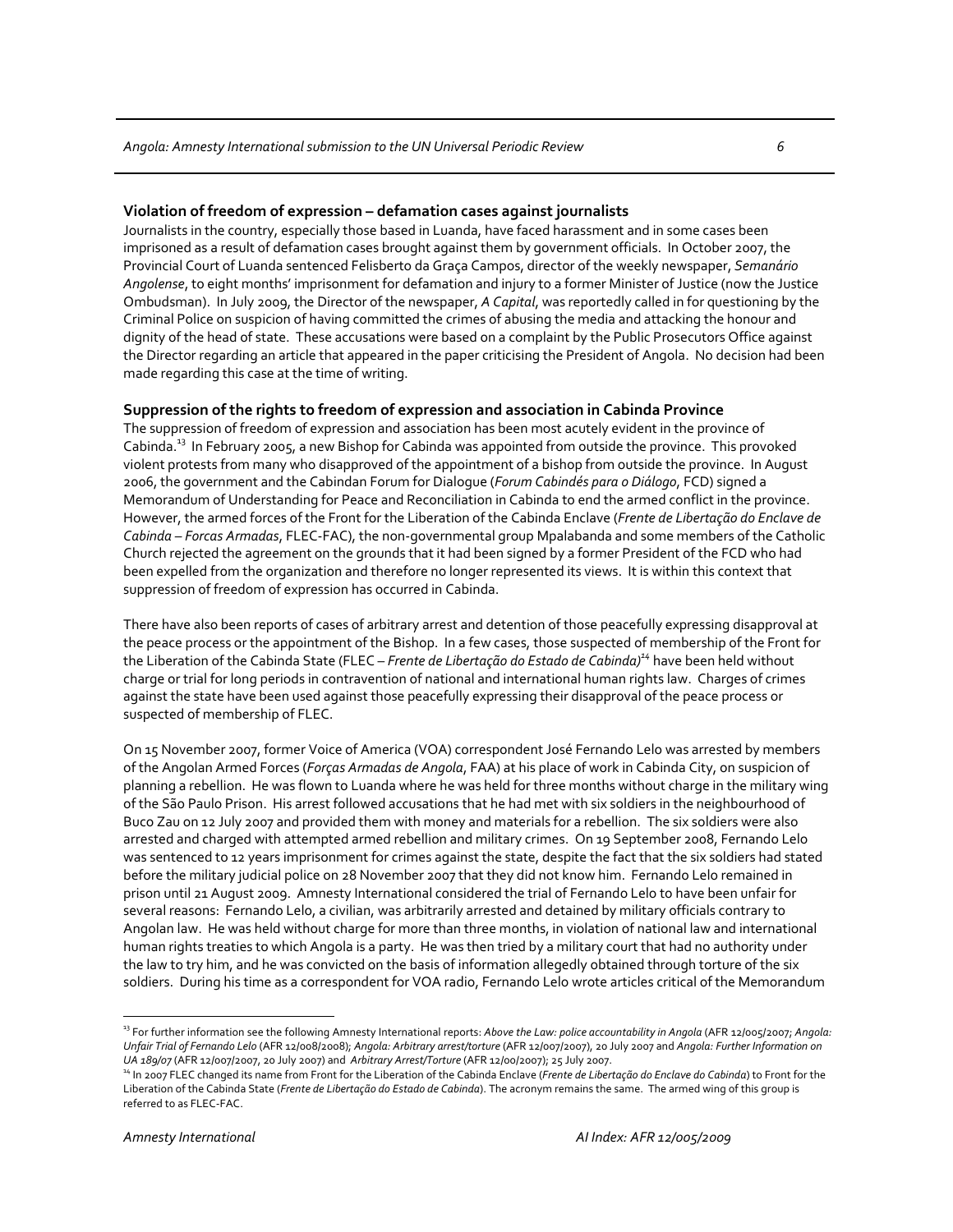of Understanding for Peace and Reconciliation in Cabinda and the peace process. The charges against Fernando Lelo appeared to have been politically motivated and he appeared to have been convicted solely for the non‐violent expression of his opinions, including his criticism of the Angolan government.

#### **Human rights violations by the police**

In 2003, the Angolan National Police launched a 10‐year Modernization and Development Plan, aimed at improving police professionalism. Despite some improvements in police conduct since then, there have been continued reports of arbitrary arrests and unlawful detention, torture and ill‐treatment, deaths in police custody, extrajudicial executions, as well as excessive use of force and firearms by the police.<sup>15</sup>

The police have on numerous occasions arrested human rights defenders, journalists, as well as those carrying out peaceful demonstrations or religious marches. On almost all these occasions the police did not have an arrest warrant and those arrested were not carrying out unlawful activities. Many of those arbitrarily arrested were detained for long periods of time and then released without having been charged. For example, in October 2008 police arrested and detained members of the Angolan Teachers Trade Union in Caxito, Bengo province. They were striking against low salaries and poor working conditions. Five were arrested at the Mission School 307, accused of coercing other teachers to join the strike. Another five teachers were arrested that week in different schools in Bengo Province. In the latter cases, the police justified their lack of arrest warrants by stating that they were obeying orders. All 10 were released two days after their initial arrest, but about five days later three of them were arrested again. The three were charged with inciting disorder, but were acquitted at the end of October 2008 by the Bengo Provincial Court due to lack of evidence.

Although there have been fewer cases of torture and ill‐treatment reported in the past four years, reports persist of the practice, especially while in police custody. At least one of these cases resulted in a death in custody. In February 2007, police officers arrested Francisco Levi da Costa and two other men after a shop owner accused them of attempting to steal three boxes of fish. The police took the men to the Eighth Police Station in Luanda, where they beat them for four consecutive days. Allegedly, Francisco Levi da Costa was beaten on the head and lost consciousness, but police accused him of faking in order to be released. He died four days later in the police cell. No one has been held accountable for his death.

Police have used excessive force on various occasions when dispersing demonstrations, during forced evictions and when carrying out arrests. On a few occasions their use of force and firearms has amounted to extrajudicial executions. For example, in July 2008 a group of about seven police officers went to the area of Largo da Frescura in a white, unmarked vehicle and opened fire on eight youths, killing all of them. The police officers claimed that they had gone to the area in response to reports that a group of youths suspected of armed robbery were in that area, that the youths fired shots at them and that they were compelled to shoot back to defend themselves, killing the youths in the process. None of the police officers were injured as a result of the crossfire. However, eye‐witnesses to the event stated that the armed police officers instructed the youths to lie on their stomachs, shot them while they were lying on the ground and then drove off leaving the youths. Seven police officers were arrested in connection with this incident, but to date no trial has taken place.

In the majority of cases, the authorities have failed to bring police officers responsible for human rights violations to justice; to establish the truth of what happened; and to ensure victims receive full reparation. The police accountability mechanisms have to a great extent been unresponsive to the victims and have failed to prevent human rights violations from occurring or bring police officers to justice when they do occur.

#### **D. Recommendations for action by the State under review**

 $\overline{a}$ <sup>15</sup> For further information see the Amnesty International report: *Above the Law: police accountability in Angola* (AFR 12/005/2007).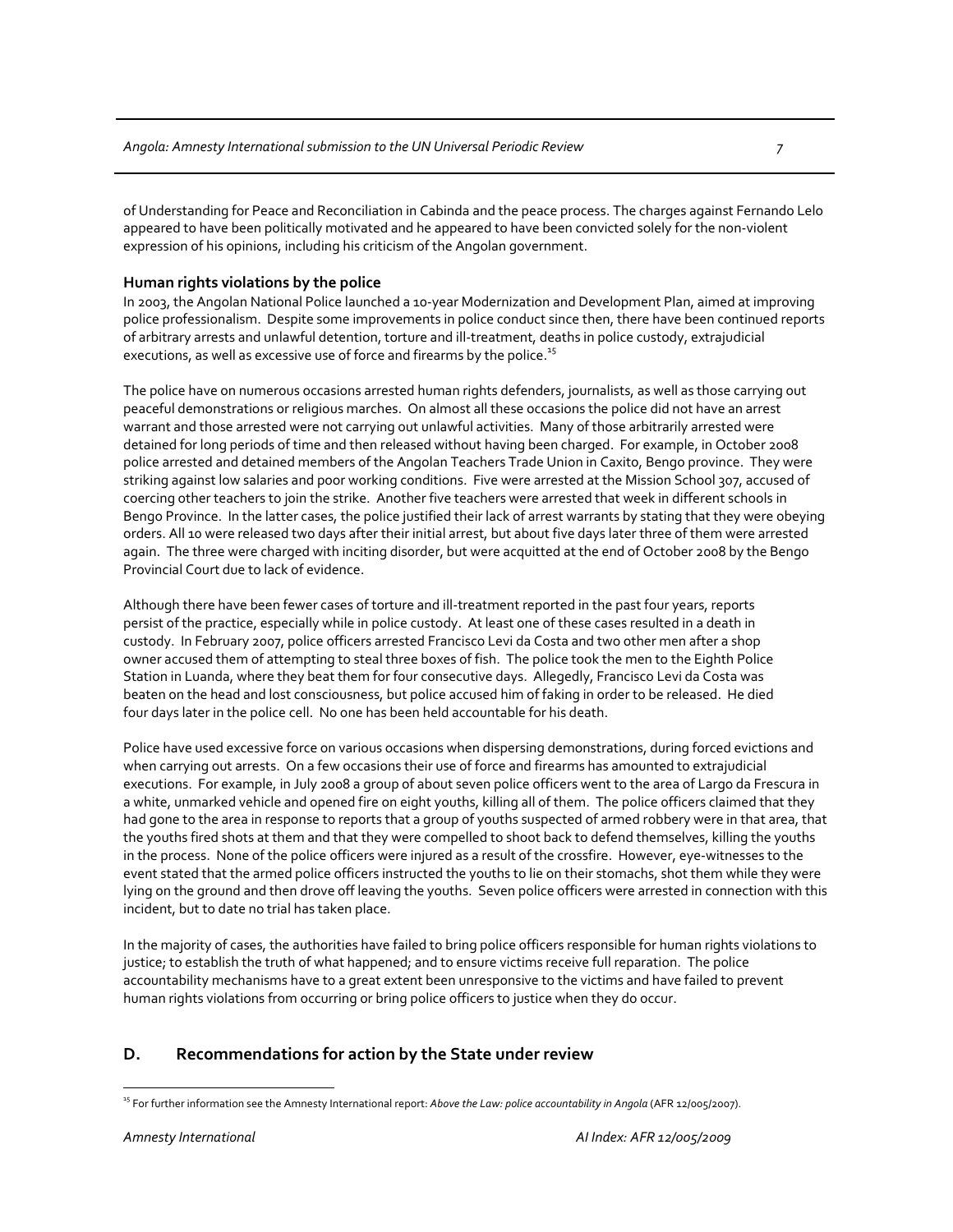#### **Amnesty International calls on the government:**

#### *Ratification of human rights treaties*

- To incorporate the provisions of international human rights standards into domestic law;
- To reform all laws and regulations in the country, particularly those related to forced evictions and policing, including by bringing them into line with international human rights laws and standards;
- To ratify all outstanding human rights treaties, in particular to accelerate the ratification of the UN Convention against Torture and its Optional Protocol.

#### *Forced evictions*

- To stop all forced evictions and place a moratorium on mass evictions until a comprehensive human rights‐ based housing policy and a legal framework providing effective remedies are in place;
- To provide immediate assistance, including adequate housing, to those who have been forcibly evicted and who remain homeless, and to adequately compensate all victims of forced evictions;
- To ensure that all people who may be affected by evictions are accorded the legal protections to which they are entitled to under international standards, including adequate notice, consultation, due process and assurance of adequate alternative housing;
- To extend, as a matter of urgency, an invitation to the UN Special Rapporteur on the right to housing as a component of the right to an adequate standard of living to visit the country, to enable her to assist with the development of legislation and policies that would comply with international human rights law and standards.

#### *Human rights defenders*

- To respect and protect the work of human rights defenders and other members of civil society by ensuring that they are free to carry out their human rights activities without interference, in accordance with international human rights standards and Angola's voluntary pledge, made in connection with its election to the UN Human Rights Council;
- To ensure any action taken to ban human rights organizations is not politically motivated, but based on legal provisions consistent with international human rights standards.

#### *Freedom of expression and association*

- To ensure that nobody is arrested for peacefully exercising their rights to freedom of expression, association and assembly;
- To respect, protect and promote freedom of expression of journalists, in particular with regard to the well‐ established international human rights principle that public officials should tolerate more, rather than less, criticism than private individuals;
- To ensure that laws providing special punishment for alleged defamation of the head of state or other public officials are amended or repealed.

#### *Human rights violations by the police*

• To ensure prompt, impartial and thorough investigations are carried out into all suspected cases of extrajudicial executions, torture and ill-treatment, excessive use of force, deaths in custody and other human rights violations by the police and that perpetrators of such violations are brought to justice;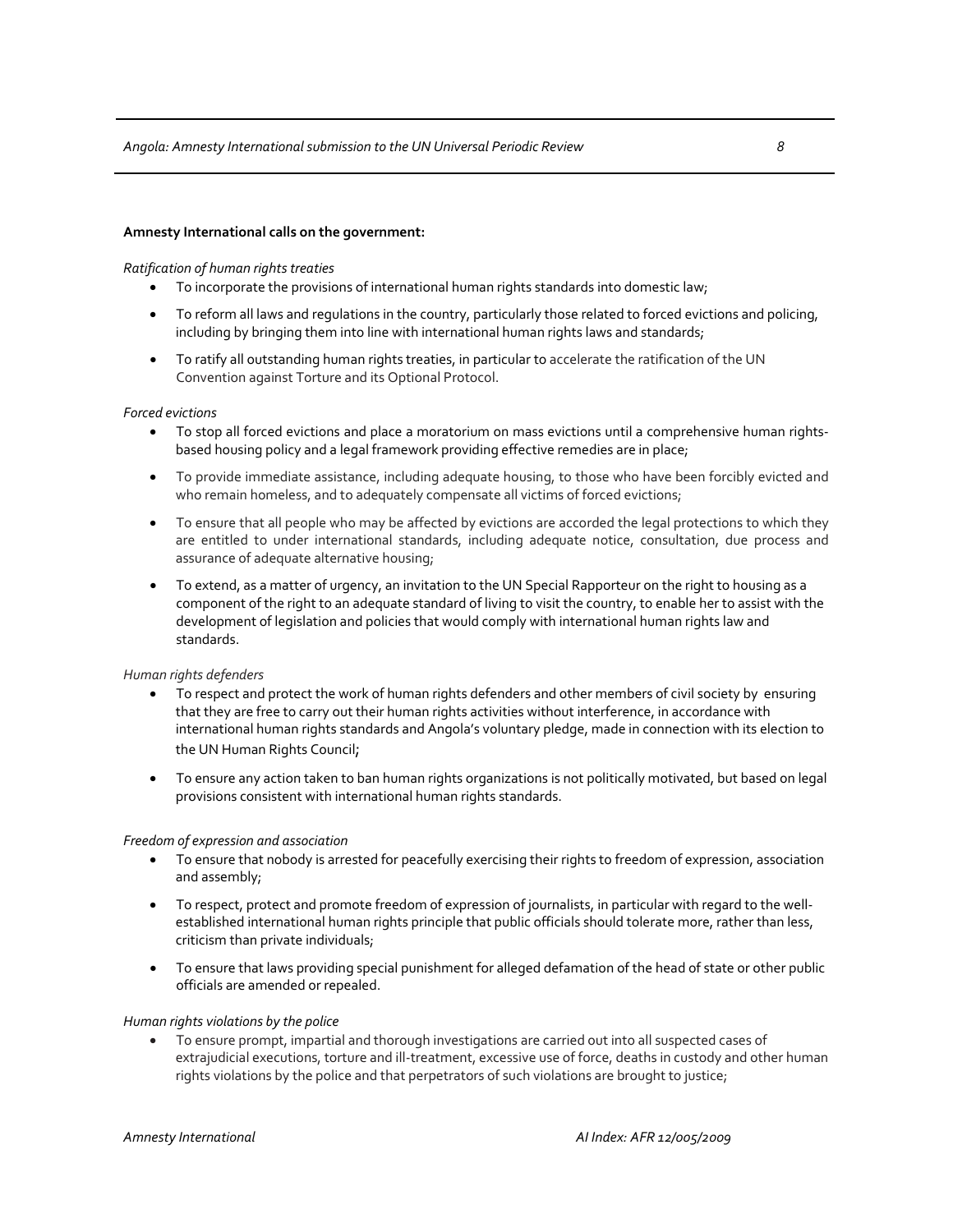#### *Angola: Amnesty Internationalsubmission to the UN Universal Periodic Review 9*

- To ensure that police accountability mechanisms are effective, transparent and responsive to the needs of the public, especially victims of human rights violations by the police and/or their families;
- To ensure reparation, including fair and adequate compensation for victims of human rights violations by the police and/or their families.